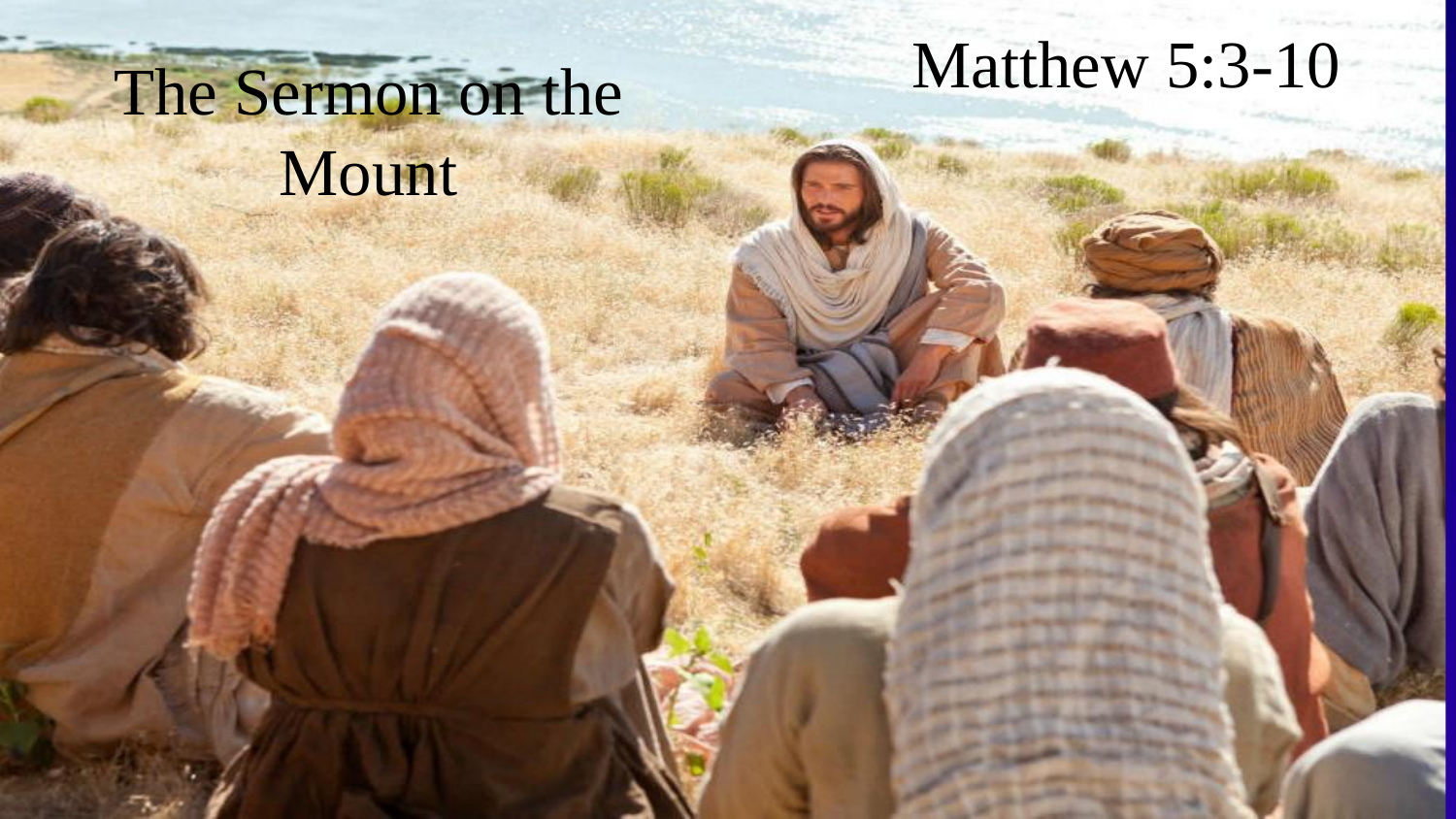## Summary of Today's Message

The message of the Beatitudes is at the heart and the core of the teachings of Jesus. They have been given to us to help us nail down the health of our spiritual lives and the authenticity of our faith.

This, Jesus says, is how we are to live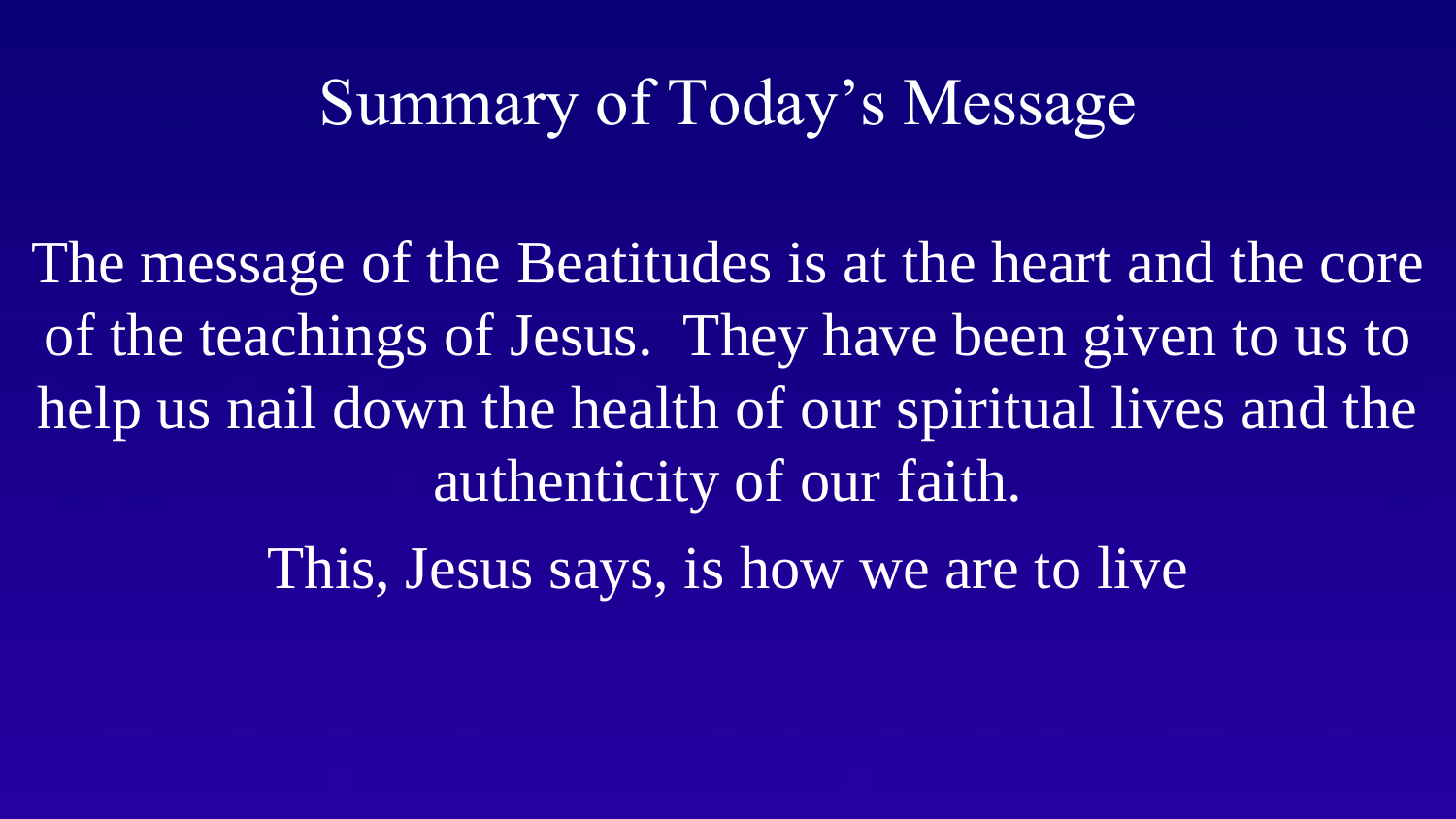### The Last Four Beatitudes

#### God approves the merciful-

"Blessed are the merciful for they shall obtain mercy." Merciful does not mean forgiveness or compassion Prayer without legs and generosity and walking into someone's life when you can is illegitimate.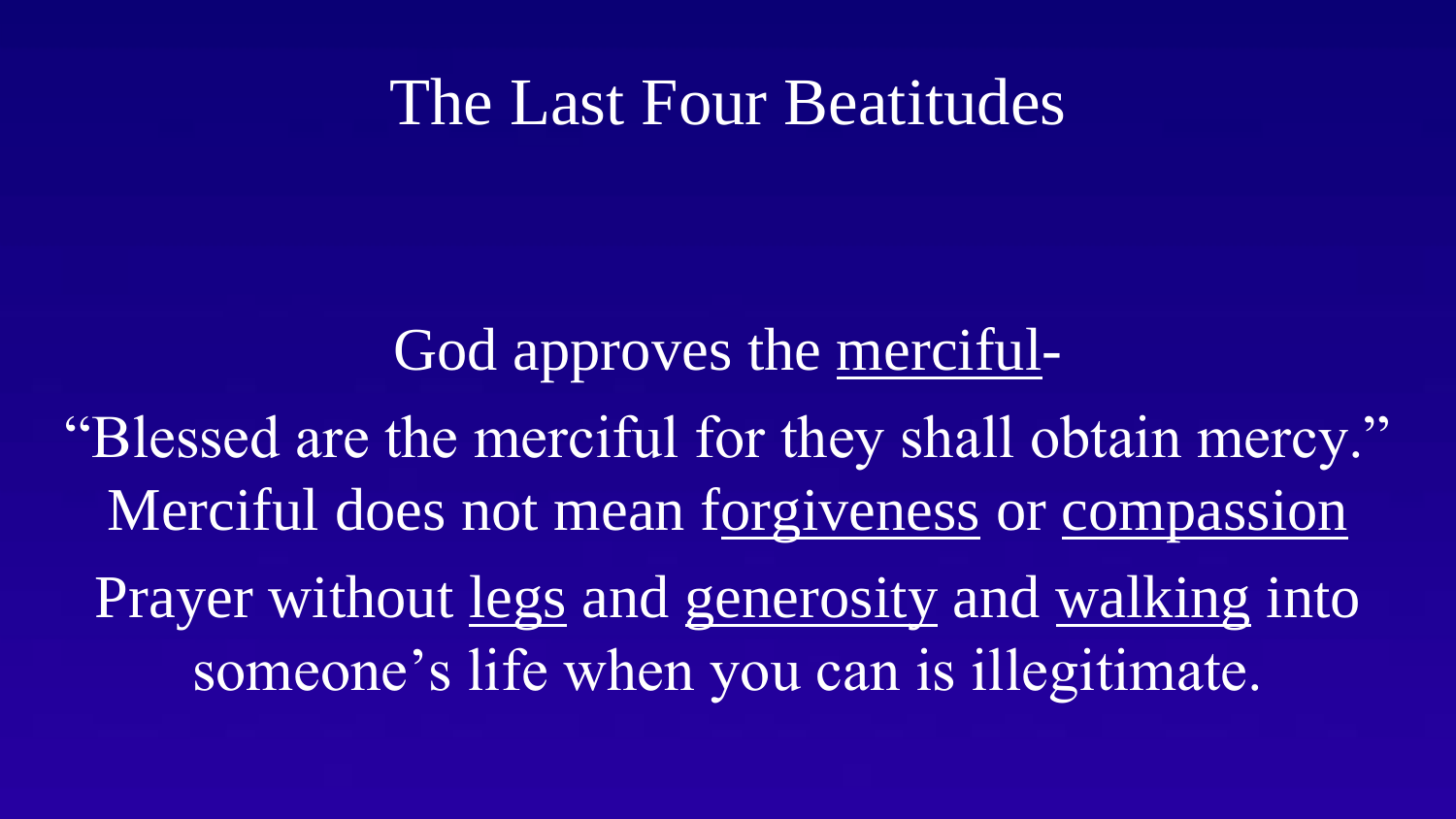God approves the pure in heart- "Blessed are the pure in heart for they shall see God."

A heart that is pure enables us to see God. We see what we are trained to see Psalm 24 "Who may ascend into the hill of the Lord? And who may stand in His holy place? He who has clean hands and a pure heart.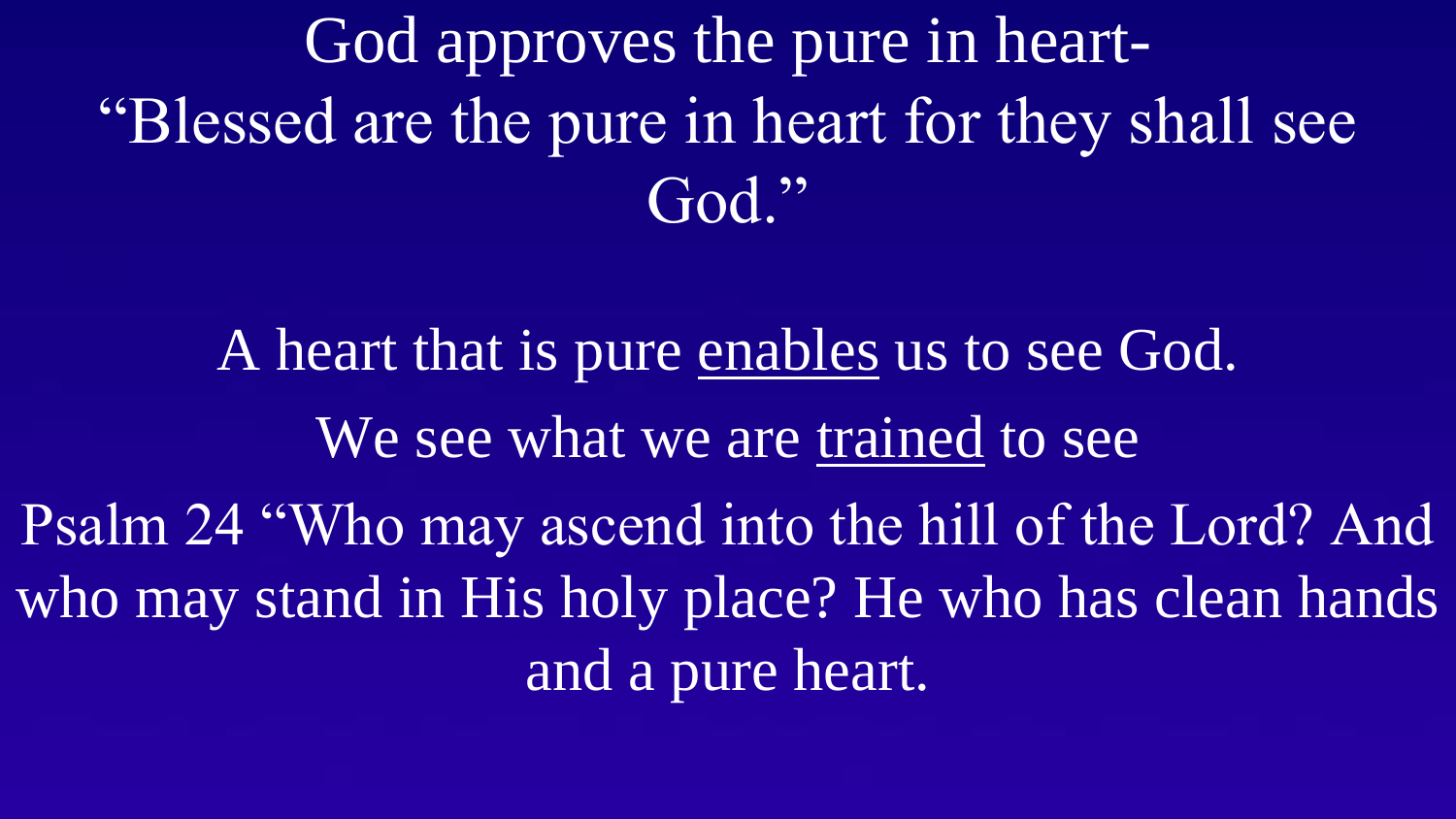God approves the peacemaker- "Blessed are the peacemakers, for they shall be called children of God."

We take a chance when we become a peacemaker, we don't do it capriciously Peacemakers are pro-active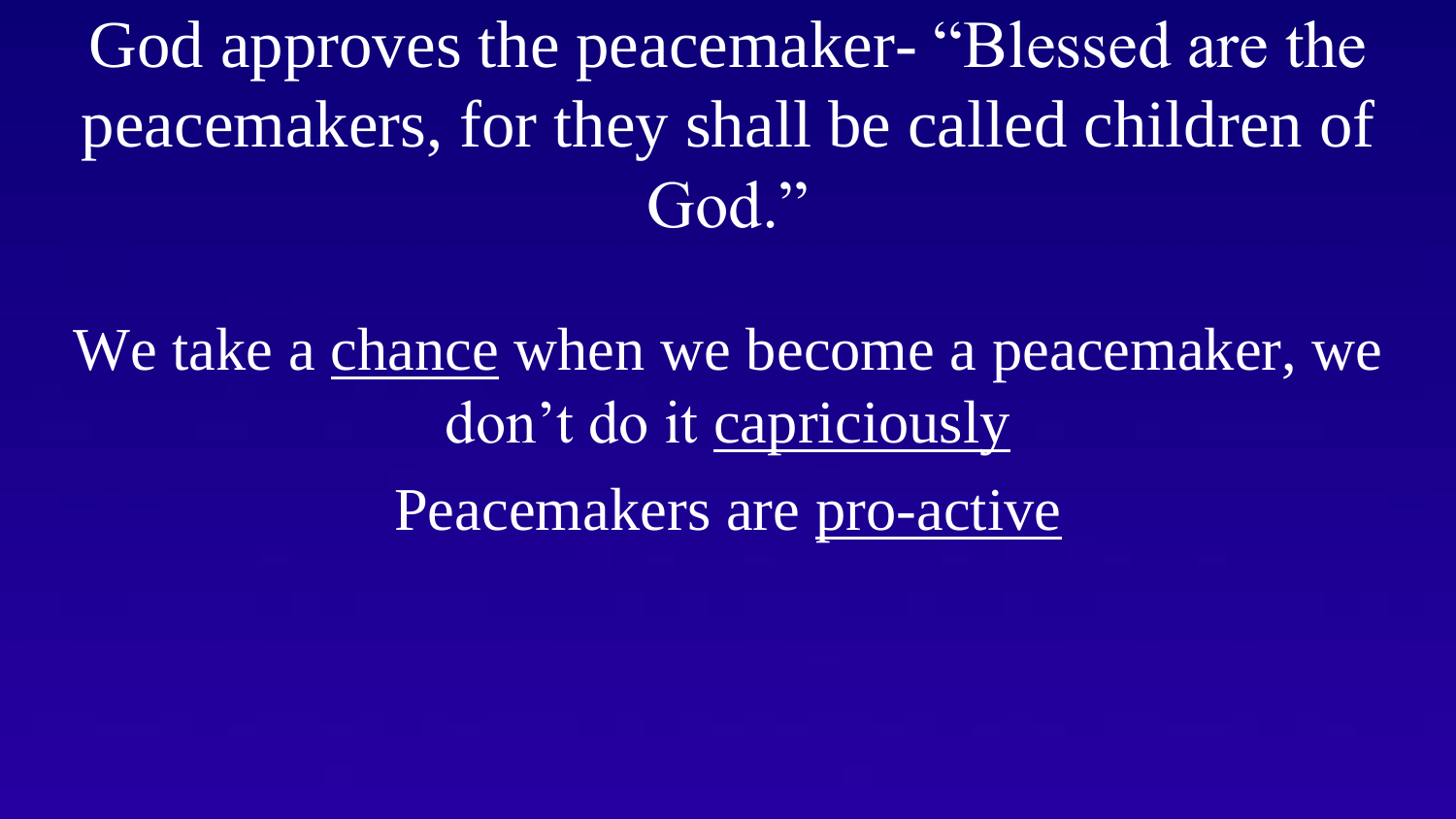God approves the persecuted who are persecuted for righteousness

John 15:18-20

Jesus said, "If the world hates you you know that it hated me before it hated you if you were of the world the world would love its own but because you are not of the world but I chose you out of the world because of this the world hates you"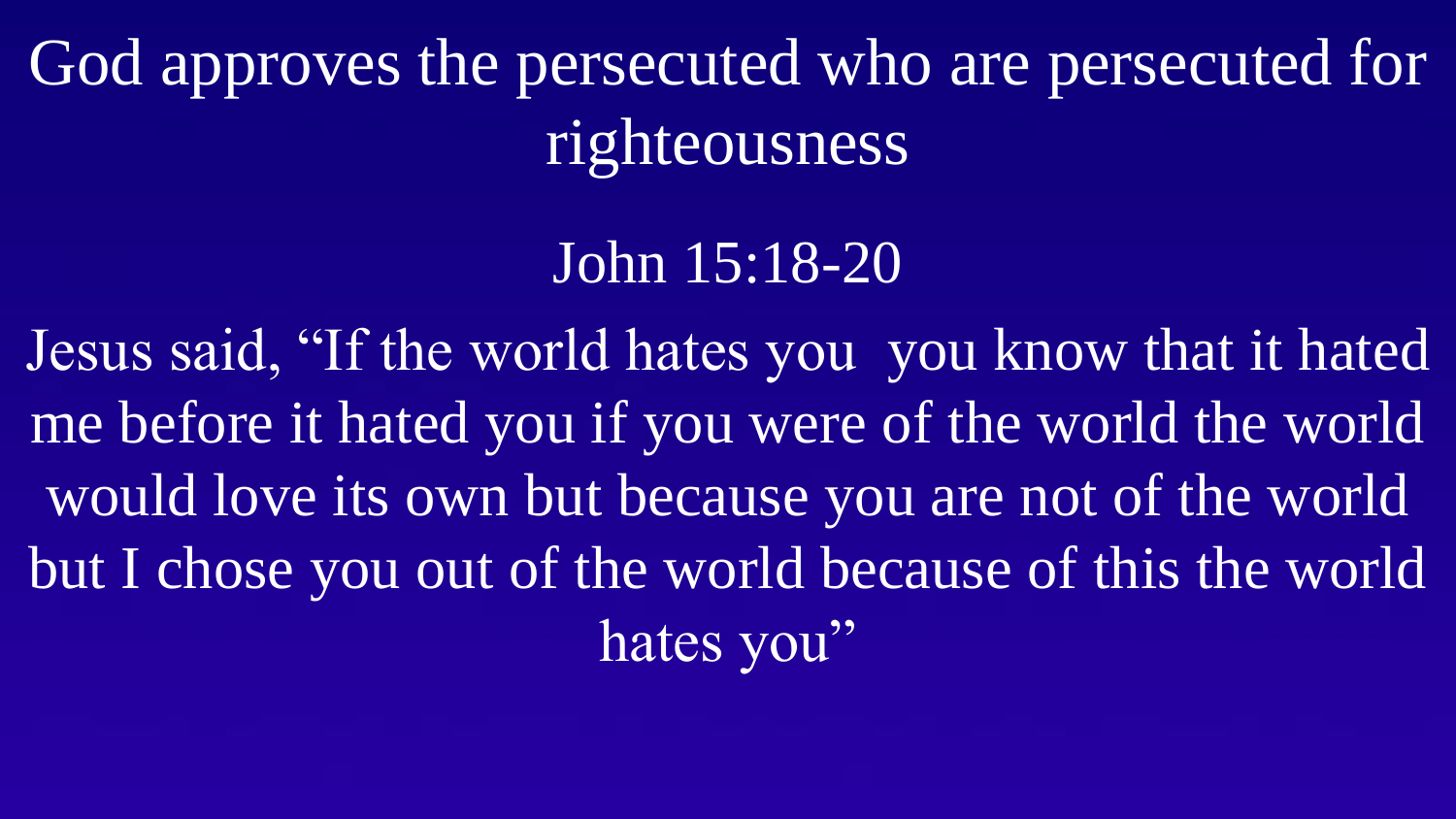God approves the persecuted who are persecuted for righteousness

Education is not the answer because our passions are stronger than reason

We can live out the Beatitudes when we allow Christ to be formed in us

Galatians 5 and Ephesians 4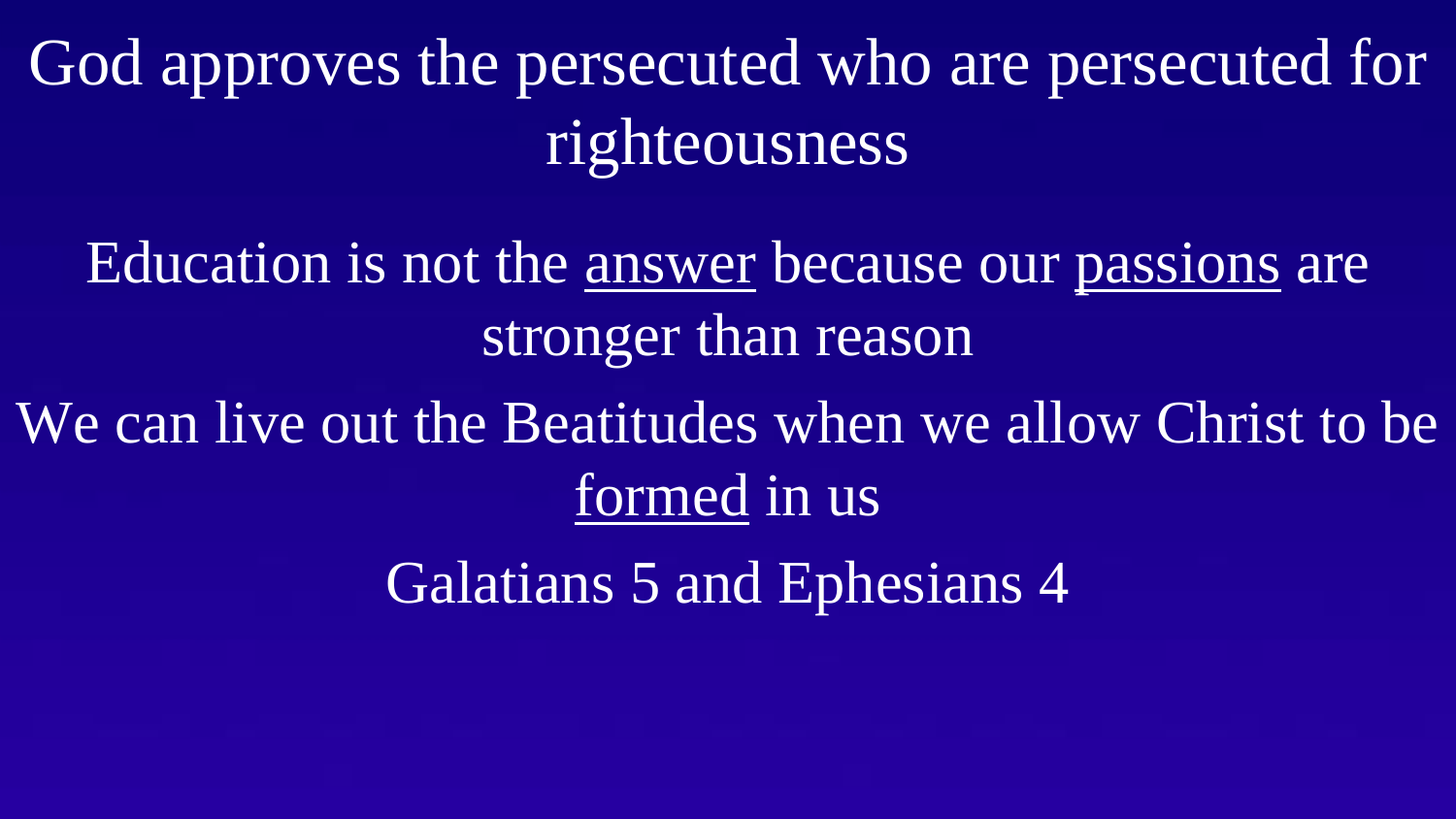This life on earth is simply a rehearsal for our heavenly life

A baby in the mother's womb is preparation for that baby to live in the world outside of the womb We in the world seeking to be a part and living in God's Kingdom, the world is a womb in which we live is preparation for us to pop out into heaven